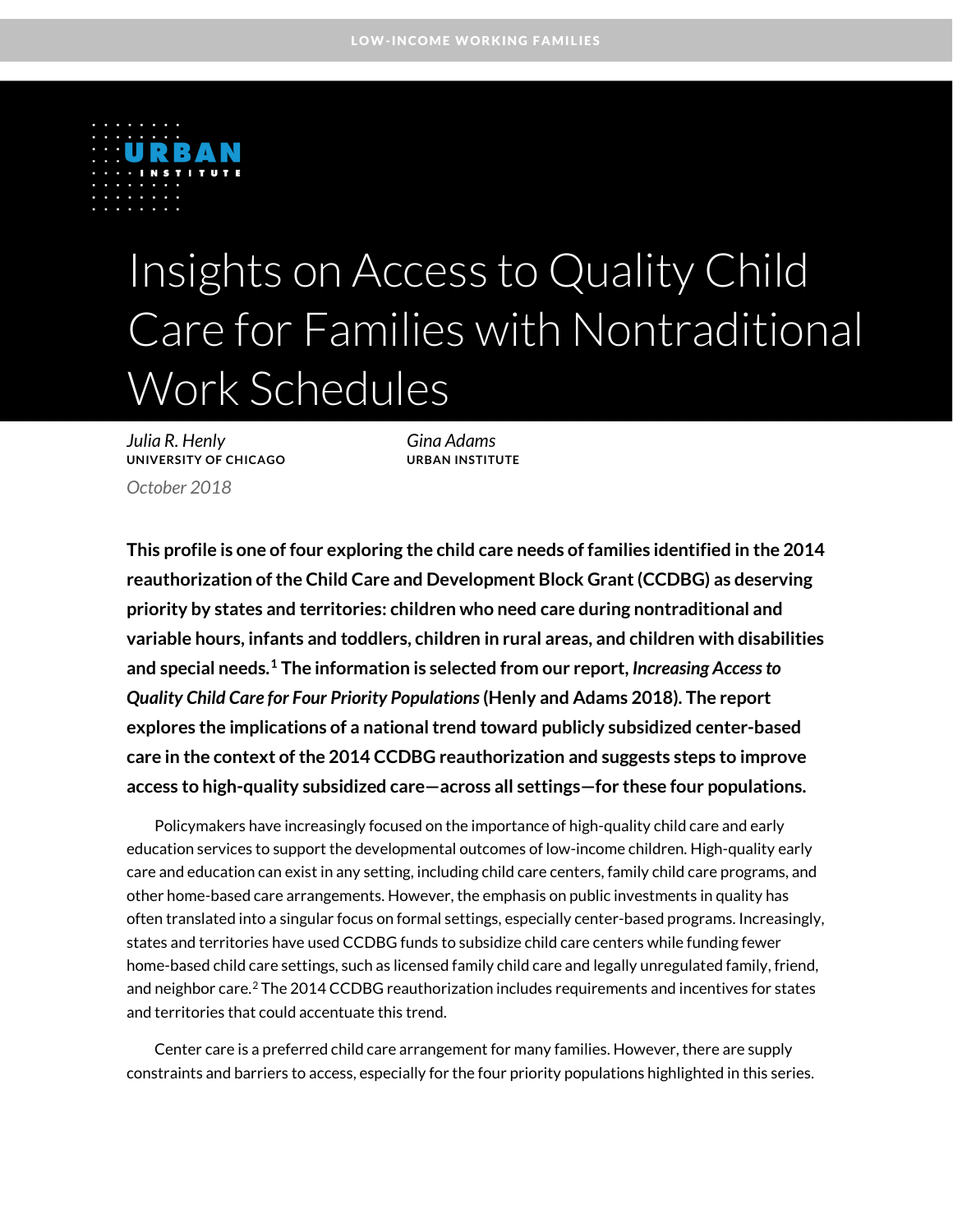Some families also prefer home-based alternatives for some of or all their child care needs. Thus, many families may be inadvertently disadvantaged by a subsidy system that focuses primarily on centerbased care, and it may undercut the core CCDBG principle of parental choice.

This brief highlights some barriers that families working nontraditional schedules face in accessing centers and offers policy recommendations to improve their access to quality subsidized care across child care settings. The full report includes more details on this population and more in-depth policy recommendations.

## Understanding the Child Care Needs of Families with Nontraditional Work Schedules

Parents working nontraditional schedules face unique child care challenges, as most formal child care programs are only open during standard daytime, weekday hours and provide limited programming for families with fluctuating care needs.

- **Working outside daytime hours is common in today's labor market, especially in low-wage jobs.** As shown in table 1, over half (58 percent or 2.76 million children) of the 4.77 million lowincome children under age 6 with working parents are in households where all principal caretakers work at least some hours before 8:00 a.m. or after 6:00 p.m. For about a quarter of those children (715,900 children), the majorit*y* of their principal caretakers' work hours are during nonstandard work times.
	- » Working during nonstandard times is common in all states and the District of Columbia, but our estimates suggest that in 20 states, at least 60 percent of children have a parent who works at least some nonstandard times (table 1).
- **Variable and unpredictable work hours are also common in today's low-wage labor market.** National data indicate that 38 percent of early-career workers receive one week or less notice of their work schedule, and 74 percent report that the number of hours they work varies from week to week. The numbers are even higher for low-wage, part-time workers and in occupations such as food service, retail sales, and home health care (Lambert, Fugiel, and Henly 2014).
- **Parents with nontraditional work schedules disproportionately use home-based providers, especially family, friend, and neighbor caregivers, or rely on multiple arrangements to meet caregiving needs** (Laughlin 2013). Few child care centers are open outside regular business hours (Dobbins et al. 2016). Centers seldom offer flexible scheduling options that can accommodate unpredictable and variable schedules. And parents needing part-time care are sometimes required to pay for full-time attendance. Home-based settings are more likely than child care centers to offer nontraditional-hour options (NSECE Project Team 2015).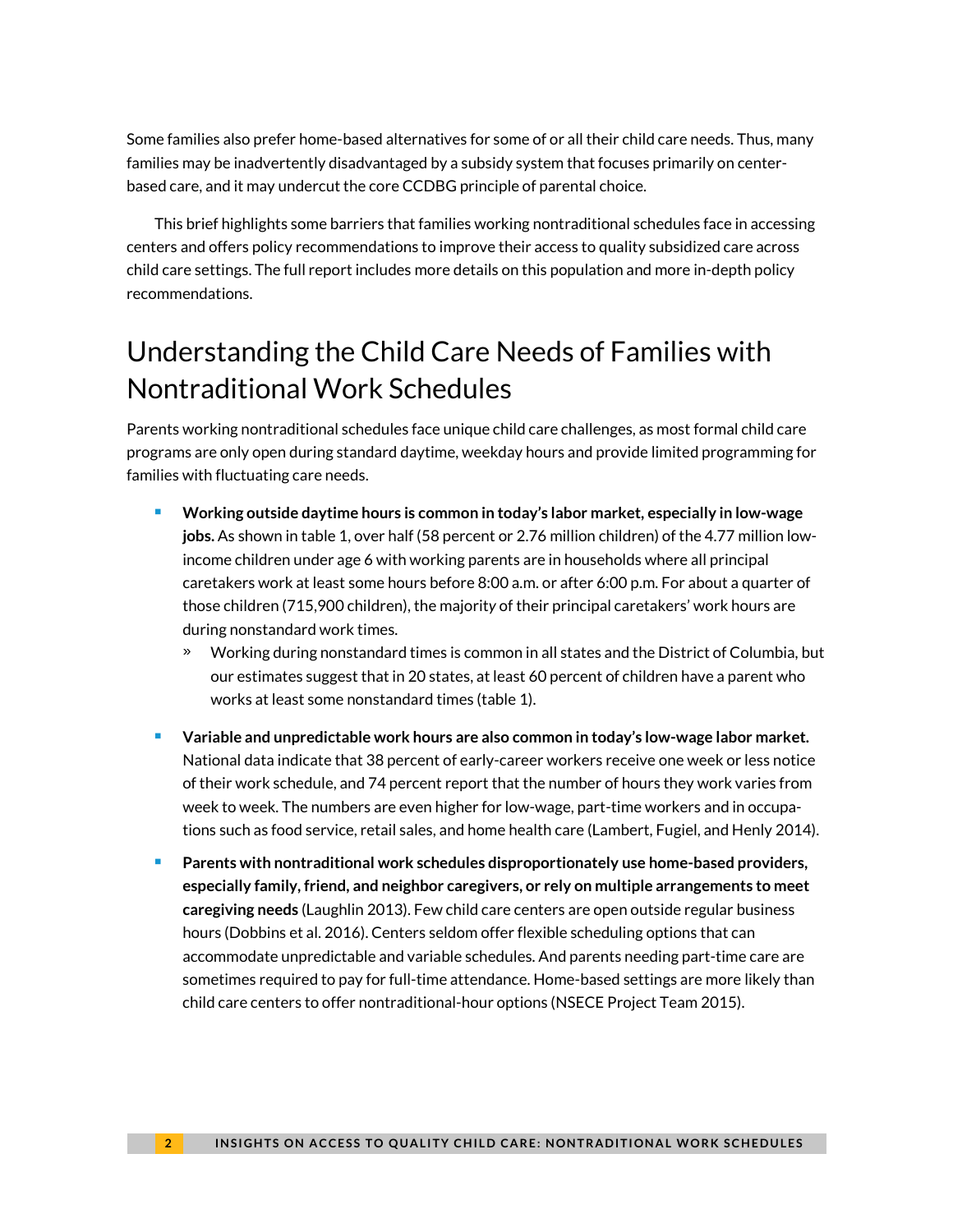#### TABLE 1

**Estimated Number and Share of Low-Income Children Younger than Age 6 with Working Parents, Whose Parent Work Nonstandard Hours**

|                      | All low-income    | Of this total, children<br>whose parents work some<br>nonstandard hours |      | Of this total, children<br>whose parents work<br>majority nonstandard hours |            |
|----------------------|-------------------|-------------------------------------------------------------------------|------|-----------------------------------------------------------------------------|------------|
|                      | children < 6 with |                                                                         |      |                                                                             |            |
|                      | working parents   |                                                                         |      |                                                                             |            |
| <b>State</b>         | #                 | #                                                                       | $\%$ | #                                                                           | %          |
| Alabama              | 80,800            | 54,400                                                                  | 67%  | 12,000                                                                      | 15%        |
| Alaska               | 9,700             | 4,600                                                                   | 47%  | 1,400                                                                       | 14%        |
| Arizona              | 109,200           | 69,800                                                                  | 64%  | 16,600                                                                      | 15%        |
| Arkansas             | 58,200            | 38,100                                                                  | 66%  | 9,400                                                                       | 16%        |
| California           | 517,000           | 278,600                                                                 | 54%  | 67,900                                                                      | 13%        |
| Colorado             | 68,900            | 39,300                                                                  | 57%  | 10,300                                                                      | 15%        |
| Connecticut          | 37,500            | 20,600                                                                  | 55%  | 5,300                                                                       | 14%        |
| Delaware             | 13,600            | 7,600                                                                   | 56%  | 2,300                                                                       | 17%        |
| District of Columbia | 8,300             | 4,800                                                                   | 58%  | 1,700                                                                       | 20%        |
| Florida              | 305,100           | 165,800                                                                 | 54%  | 40,900                                                                      | 13%        |
| Georgia              | 183,600           | 112,200                                                                 | 61%  | 31,100                                                                      | 17%        |
| Hawaii               | 13,300            | 8,300                                                                   | 62%  | 2,600                                                                       | 20%        |
| Idaho                | 31,900            | 16,300                                                                  | 51%  | 3,900                                                                       | 12%        |
| Illinois             | 178,900           | 108,600                                                                 | 61%  | 29,000                                                                      | 16%        |
| Indiana              | 115,700           | 72,000                                                                  | 62%  | 20,100                                                                      | 17%        |
| lowa                 | 52,400            | 32,800                                                                  | 63%  | 9,200                                                                       | 18%        |
| Kansas               | 52,800            | 31,300                                                                  | 59%  | 9,000                                                                       | 17%        |
| Kentucky             | 66,600            | 41,500                                                                  | 62%  | 10,500                                                                      | 16%        |
| Louisiana            | 94,900            | 59,100                                                                  | 62%  | 14,500                                                                      | 15%        |
| Maine                | 15,400            | 7,900                                                                   | 52%  | 1,400                                                                       | 9%         |
| Maryland             | 69,100            | 40,000                                                                  | 58%  | 9,500                                                                       | 14%        |
| Massachusetts        | 63,000            | 35,200                                                                  | 56%  | 10,300                                                                      | 16%        |
| Michigan             | 145,000           | 84,600                                                                  | 58%  | 28,200                                                                      | 19%        |
| Minnesota            | 76,500            | 46,600                                                                  | 61%  | 13,300                                                                      | 17%        |
| Mississippi          | 65,800            | 46,600                                                                  | 71%  | 11,800                                                                      | 18%        |
| Missouri             | 99,900            | 63,000                                                                  | 63%  | 13,700                                                                      | 14%        |
| Montana              | 16,200            | 8,300                                                                   | 51%  | 1,800                                                                       | 11%        |
|                      | 35,900            | 21,900                                                                  | 61%  | 4,900                                                                       | 14%        |
| Nebraska             |                   |                                                                         | 60%  | 9,900                                                                       | 21%        |
| Nevada               | 47,500            | 28,600                                                                  |      |                                                                             | 15%        |
| New Hampshire        | 12,500            | 6,600                                                                   | 53%  | 1,900                                                                       |            |
| New Jersey           | 94,500            | 48,100                                                                  | 51%  | 12,800                                                                      | 14%<br>14% |
| New Mexico           | 38,500            | 21,800                                                                  | 57%  | 5,500                                                                       |            |
| New York             | 248,400           | 111,300                                                                 | 45%  | 29,600                                                                      | 12%        |
| North Carolina       | 165,200           | 100,800                                                                 | 61%  | 25,400                                                                      | 15%        |
| North Dakota         | 11,200            | 5,900                                                                   | 52%  | 1,300                                                                       | 11%        |
| Ohio                 | 183,400           | 107,900                                                                 | 59%  | 35,200                                                                      | 19%        |
| Oklahoma             | 73,200            | 44,400                                                                  | 61%  | 11,200                                                                      | 15%        |
| Oregon               | 57,700            | 32,000                                                                  | 55%  | 8,200                                                                       | 14%        |
| Pennsylvania         | 158,300           | 90,700                                                                  | 57%  | 27,100                                                                      | 17%        |
| Rhode Island         | 12,300            | 7,000                                                                   | 57%  | 1,600                                                                       | 13%        |
| South Carolina       | 84,100            | 51,100                                                                  | 61%  | 14,100                                                                      | 17%        |
| South Dakota         | 17,200            | 9,300                                                                   | 54%  | 1,700                                                                       | 10%        |
| Tennessee            | 111,500           | 72,200                                                                  | 65%  | 19,000                                                                      | 17%        |
| Texas                | 497,100           | 296,200                                                                 | 60%  | 63,200                                                                      | 13%        |
| Utah                 | 49,900            | 24,400                                                                  | 49%  | 7,000                                                                       | 14%        |
| Vermont              | 7,300             | 3,400                                                                   | 46%  | 900                                                                         | 12%        |
| Virginia             | 102,600           | 60,600                                                                  | 59%  | 15,000                                                                      | 15%        |
| Washington           | 91,900            | 49,700                                                                  | 54%  | 12,400                                                                      | 13%        |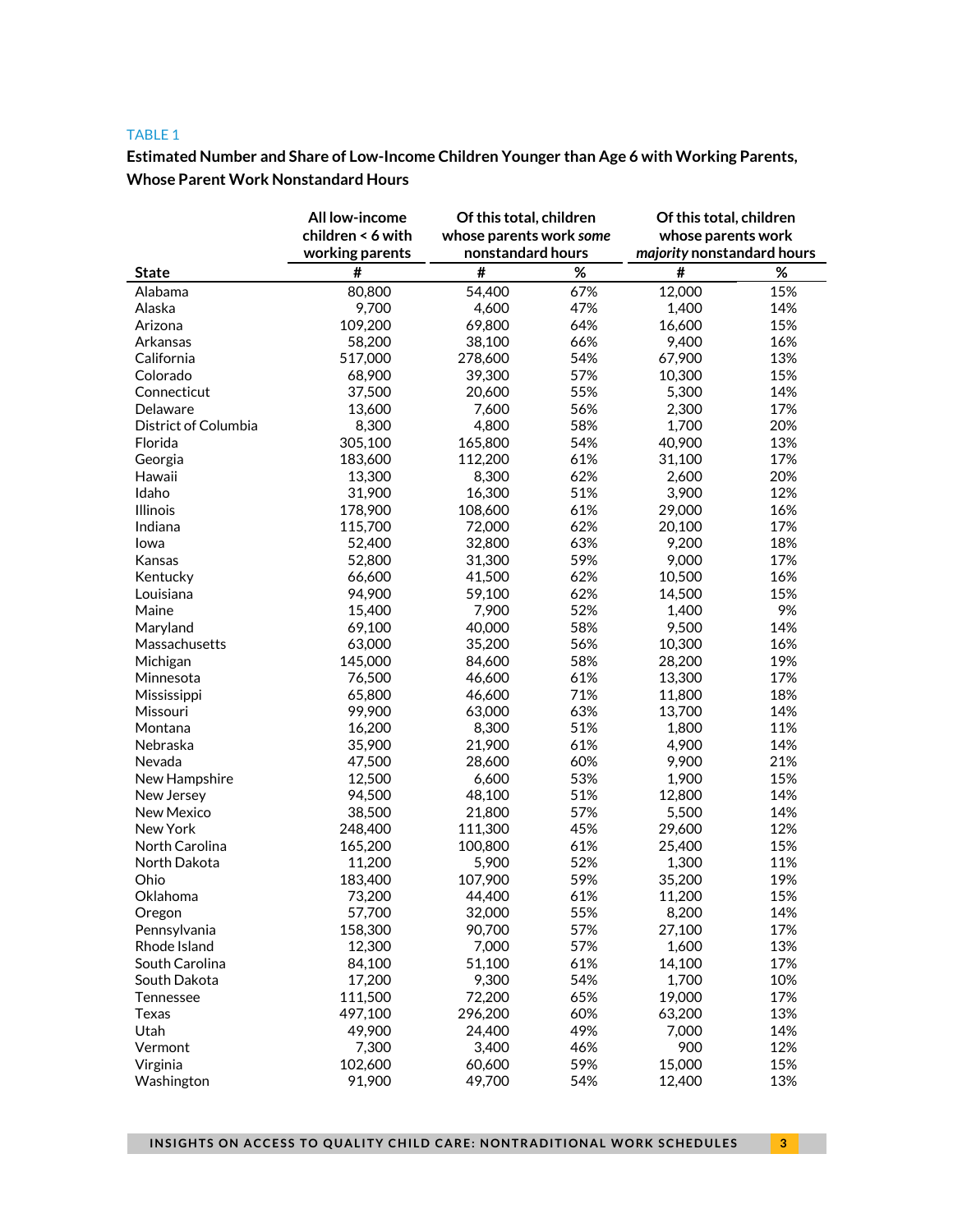|                       | All low-income<br>children $\leq 6$ with<br>working parents | Of this total, children<br>whose parents work some<br>nonstandard hours |     | Of this total, children<br>whose parents work<br>majority nonstandard hours |     |
|-----------------------|-------------------------------------------------------------|-------------------------------------------------------------------------|-----|-----------------------------------------------------------------------------|-----|
| <b>State</b>          | #                                                           | #                                                                       | %   |                                                                             | %   |
| West Virginia         | 23,800                                                      | 13.900                                                                  | 59% | 3.800                                                                       | 16% |
| <b>Wisconsin</b>      | 89.600                                                      | 55,000                                                                  | 61% | 15.400                                                                      | 17% |
| <b>Wyoming</b>        | 8.600                                                       | 4.500                                                                   | 53% | 900                                                                         | 10% |
| 50 state and DC total | 4.771.600                                                   | 2.765.300                                                               | 58% | 715.900                                                                     | 15% |

**Source:** 2011–15 American Community Survey five-year estimates.

**Notes:** We present two distinct definitions of parents working nonstandard schedules: one indicating all principal caretakers work at least some nonstandard hours, and the other indicating that over half the total hours worked by all principal caretakers are nonstandard. See Henly and Adams (2018) for more information.

- **State child care subsidy programs have historically permitted families to use subsidized providers across a range of settings, in keeping with the CCDBG principle of parental choice.** As a result, low-income parents with nonstandard work schedules have could use subsidies to pay for licensed family child care homes and license-exempt providers in most states. A study of child care assistance recipients in Cook County, Illinois, for example, found that 64 percent of subsidized families working during nontraditional hours used license-exempt home-based providers, compared with only 22 percent of subsidized families with daytime work hours (Illinois Action for Children 2016). Yet, nationwide, the use of subsidies to support license-exempt and licensed family child care providers has fallen considerably in recent years (Mohan 2017).
- **Ensuring that subsidies are available to help children access high-quality care even during times when parents may not be at work or in school may improve the stability of children's settings and may mitigate the negative effects of precarious work conditions on children's development** (Sandstrom and Huerta 2013). The children of low-income parents working nontraditional schedules may particularly benefit from stable, quality child care because they experience related forms of instability that put them at developmental risk (Adams, Derrick-Mills, and Heller 2016; Adams and Rohacek 2010; Sandstrom and Huerta 2013).

# Some Factors Shaping the Availability of Center-Based Care for Families with Nontraditional Work Schedules

There has been limited research on the factors that shape the supply of center-based care for families needing care during nontraditional hours, but concerns related to insufficient and unreliable demand, the cost of providing nonstandard hour care, and provider readiness may all play a role.

#### **Insufficient and Unreliable Demand**

**Providers may choose not to extend hours beyond a regular daytime, weekday schedule because it is not clear that enough families working these hours want and can afford center-**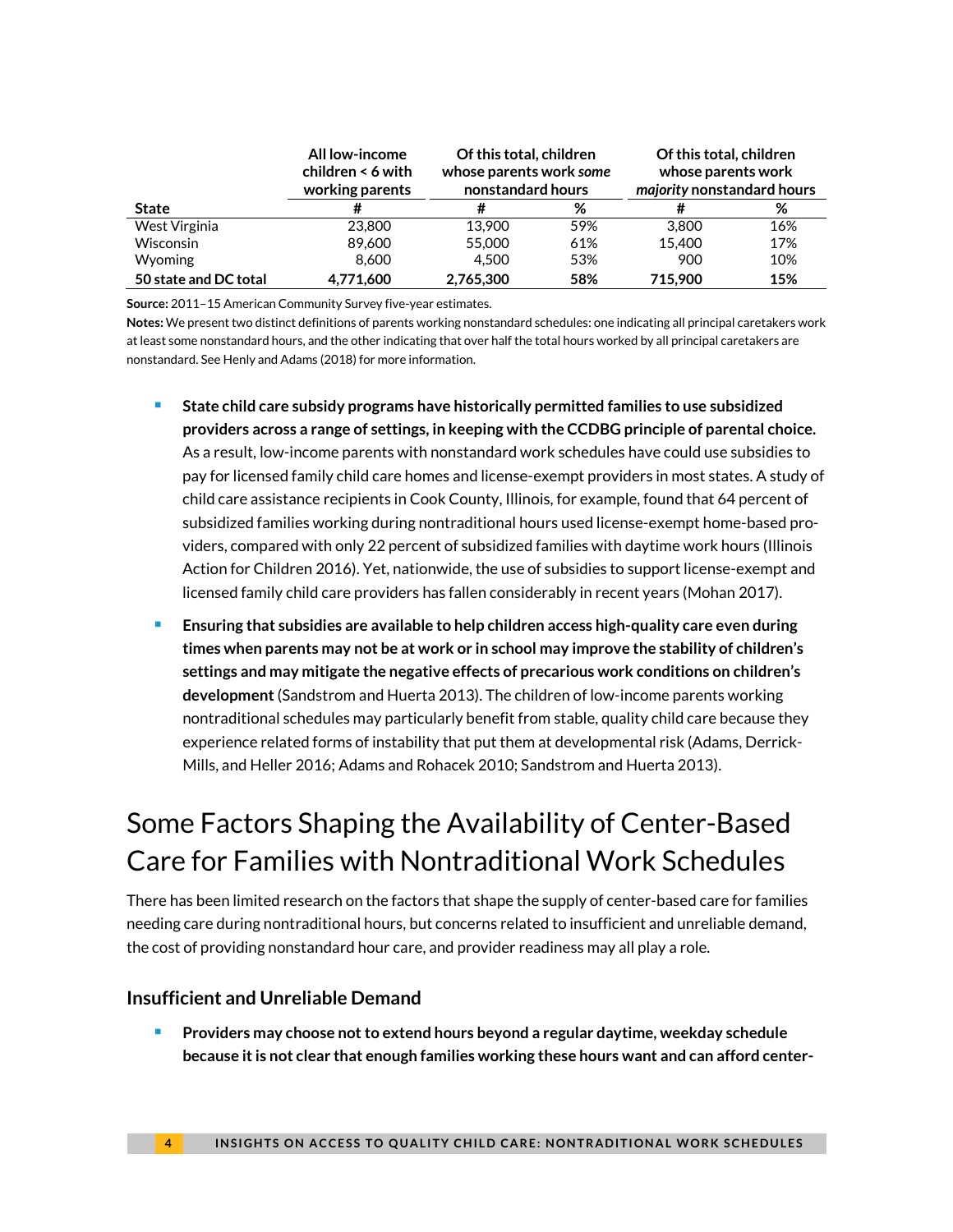**based care to justify the additional costs.** Relatively little information is available about what kinds of care parents prefer for their children for these different times.

 **Providers may choose not to extend services to families needing care on an irregular schedule because uncertain demand may not justify the additional costs that come with staffing for variable hour care**. Providers may be unwilling to hold slots open for families with "just-in-time" work schedules recognizing those slots may go unfilled.

### **Cost of Providing Care**

- **Child care for families with nontraditional and variable schedules may be more expensive to provide and to purchase** (Brodsky and Mills 2014). One study of nontraditional-hour care recommends a provider payment rate 130 percent greater than that of standard hour care (Kochanek 2003).
- **Extra costs for providers can involve additional staffing and facility requirements, such as** having a bed for each child, enhanced security systems, and additional staff training (Brodsky and Mills 2014). Parents can also face higher costs, as centers often require parents to pay for a full-time slot even if they can only use it irregularly or part time.

#### **Provider Readiness**

- **Center directors may lack interest in extending hours and programming beyond traditional daytime weekday schedules to meet the needs of this population**. When asked about their willingness to provide nonstandard hour care, only a minority of center providers in one study reported a willingness to consider providing care during evenings, weekends, or overnights (Brodsky and Mills 2014). Program activities during these times focus less on early education and school readiness and more on activities related to meals, bedtime routines, and sleep. Center directors may not view their professional role as compatible with these activities.
- **Some providers may be deterred by real or perceived risks of accommodating these families**, such as the possibility that they experience greater employment instability and require fewer care hours or are less reliable with attendance and payment. Providers may also need to be familiar with different policies, regulations, and supports to meet legal requirements of nontraditionalhour care and to access resources that offset additional costs (Brodsky and Mills 2014).
- **It may be logistically challenging for providers to rethink their service delivery design to conform to the needs of nonstandard- and variable-hour workers and their children**. It may also be challenging for centers to recruit teachers who are interested and able to accept employment that requires nonstandard and variable work hours for the wages and benefits that centers can afford to pay.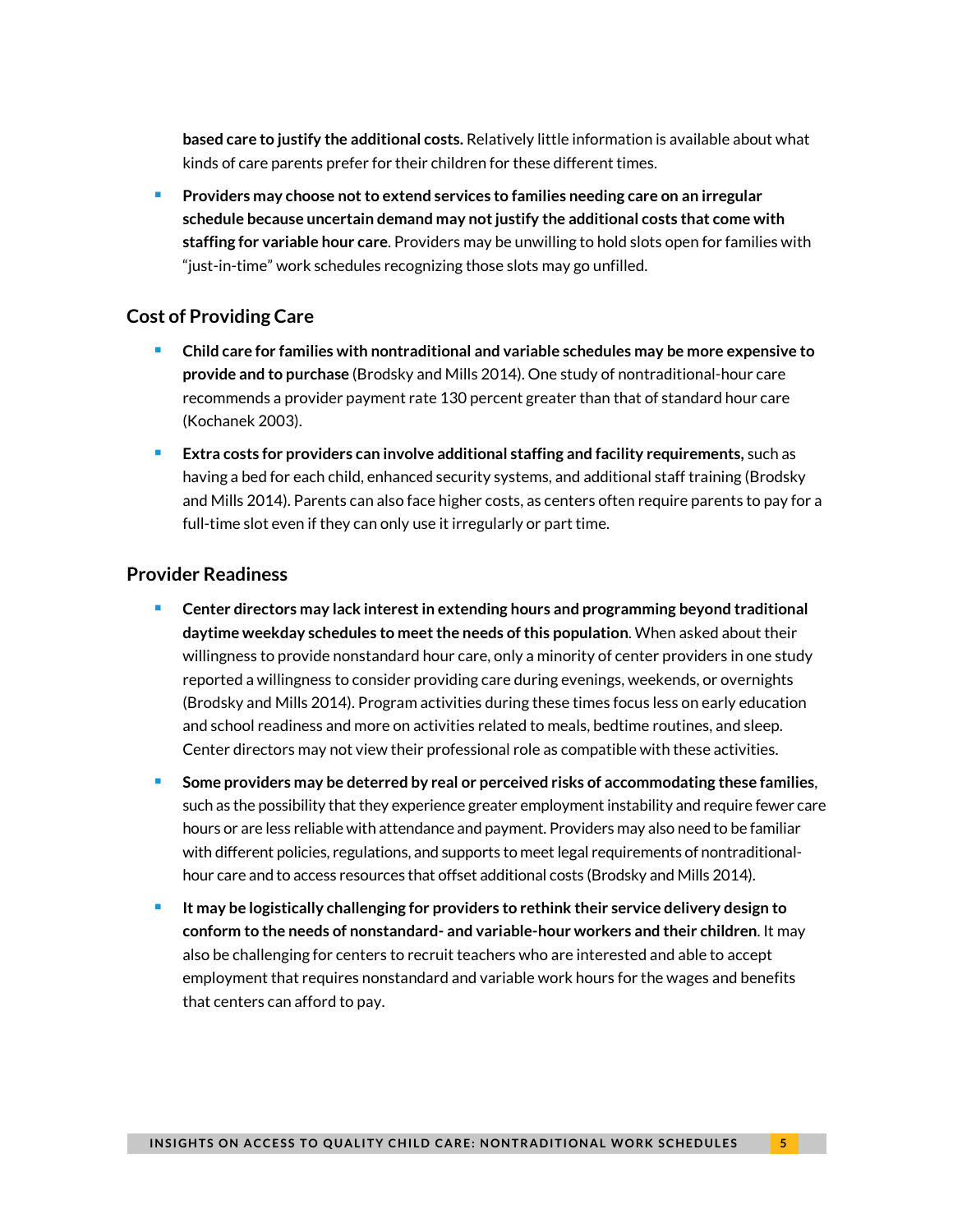# Recommended Policies to Help Families with Nontraditional Work Schedules

Child care subsidy administrators face longstanding and considerable funding obstacles to adequately meet the child care and early education needs of low-income families. Even with the March 2018 CCDBG funding increase, states face trade-offs and competing priorities for these funds. Nevertheless, the infusion of additional funds offers states an opportunity to invest new resources toward fulfilling the promises of reauthorization for all families, with particular attention to these priority populations.

**States can use at least four policy tools when designing subsidy policies to meet CCDBG goals around access and quality for priority populations, including families with nontraditional work schedules.**[3](#page-6-2)

- **Establish financial incentives for providers across settings serving children outside standard** daytime, weekday hours, including licensed family homes and license-exempt caregivers.
- **Strategically use contracts and capacity grants, based on careful analysis of demand, to support** targeted supply-building efforts in areas with sufficient, steady demand for nonstandard-hour care.
- Target training and technical assistance to help providers understand how to best meet the needs of these families
- Use consumer education strategies to increase information about the location of child care services that are offered outside traditional daytime, weekday hours and that allow for variable-hour care needs.

In addition to these tools, states can explore supporting access in two other ways:

- $\blacksquare$  Implement practices that allow a more flexible link between parental work hours and authorized child care hours. For example, CCDBG allows states to permit a family to use a highquality center although the child care hours do not align with all of a parent's work hours.
- **Use expanded definitions of quality that include the characteristics and activities of greatest** importance to children's well-being during evening, overnight, and weekend hours.

The complex combination of market and business realities, provider motivation, and parental preferences suggests that states wanting to meet the needs of parents with nontraditional work schedules should consider taking the following steps when employing these policy tools:

**Retain or expand access to home-based settings and support access to center-based care:** Even as states develop strategies to expand the supply of center-based programs for families needing child care for nontraditional schedules, increased access to quality home-based settings will also be essential. These policy tools can address some barriers to center-based care identified above. But they do little to address insufficient or unreliable demand, which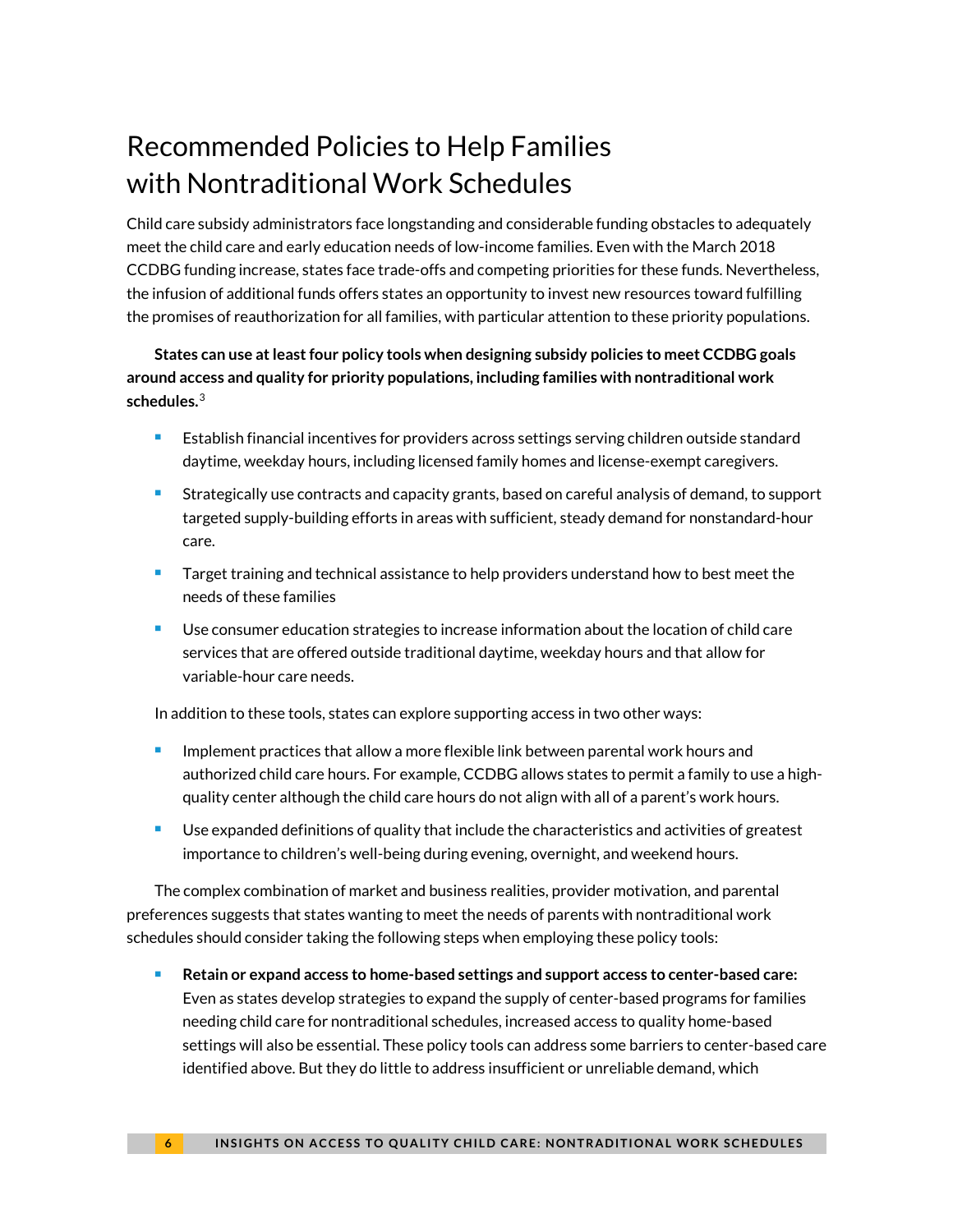challenges child care centers' ability to meet the needs of families with nontraditional care needs, and some parents will likely still prefer home-based settings even if centers were available. States will need to take intentional and focused action to support access to highquality care *across all sectors—*including a strong focus on home-based settings—to achieve the access and quality goals of the CCDBG law for these families.

- **Use a multipronged policy approach:** No single policy approach will likely address the specific circumstances and needs of families needing care during nontraditional hours and of the providers who wish to serve them. None of the four policy tools mentioned above will increase quality or supply to this population in all contexts, and the tools are even less likely to work in isolation. To effectively expand access to care for families working nontraditional hours, states need to develop a multipronged approach, using a carefully targeted combination of different strategies.
- **Work to understand the unique forces shaping access:** States should choose a specific combination of strategies based on an understanding of the unique market forces, community characteristics, family circumstances and needs, and provider strengths and challenges in their communities. However, relatively little is known about these issues overall, or how they play out within particular states for this population. Thus, states should carefully assess the kinds of barriers faced by these families, including an examination of demand, preferences, and supply opportunities and constraints. To support the efficient use of scarce resources, researchers and states should work together to explore these questions, and to incorporate this understanding into the development of cross-sector strategies that leverage opportunities from employers, child care, Head Start, Early Head Start, and related programs to support access to high-quality child care for these families.

### **Notes**

- <span id="page-6-0"></span> $1$  Other groups identified in the CCDBG as deserving priority by states and territories include "children experiencing homelessness," "families with very low incomes," and "families in areas that have significant concentrations of poverty and unemployment and lack high-quality programs."
- <span id="page-6-1"></span> $2$  For simplicity's sake, we use "states" instead of "states and territories" for the remainder of this brief.
- <span id="page-6-2"></span> $3$  See Henly and Adams (2018) for an in-depth discussion of the strengths and challenges of each policy tool and for specific policy recommendations to address the needs of these families.

### References

- Adams, Gina, Teresa Derrick-Mills, and Caroline Heller. 2016. ["Strategies to Meet the Child Care Needs of Low-](https://www.urban.org/research/publication/strategies-meet-child-care-needs-low-income-parents-seeking-education-and-training-executive-summary)[Income Parents Seeking Education and Training: Executive Summary.](https://www.urban.org/research/publication/strategies-meet-child-care-needs-low-income-parents-seeking-education-and-training-executive-summary)" Washington, DC: Urban Institute.
- Adams, Gina, and Monica H. Rohacek. 2002. ["More Than a Work Support? Issues around Integrating Child](https://www.urban.org/research/publication/more-work-support-issues-around-integrating-child-development-goals-child-care-subsidy-system)  [Development Goals into the Child Care Subsidy System."](https://www.urban.org/research/publication/more-work-support-issues-around-integrating-child-development-goals-child-care-subsidy-system) *Early Childhood Research Quarterly* 17 (4): 418–40.
- Brodsky, Andrew, and Linda Mills. 2014. "Non-Traditional Hours (NTH) Child Care in Massachusetts." Boston: Massachusetts Department of Early Care and Education.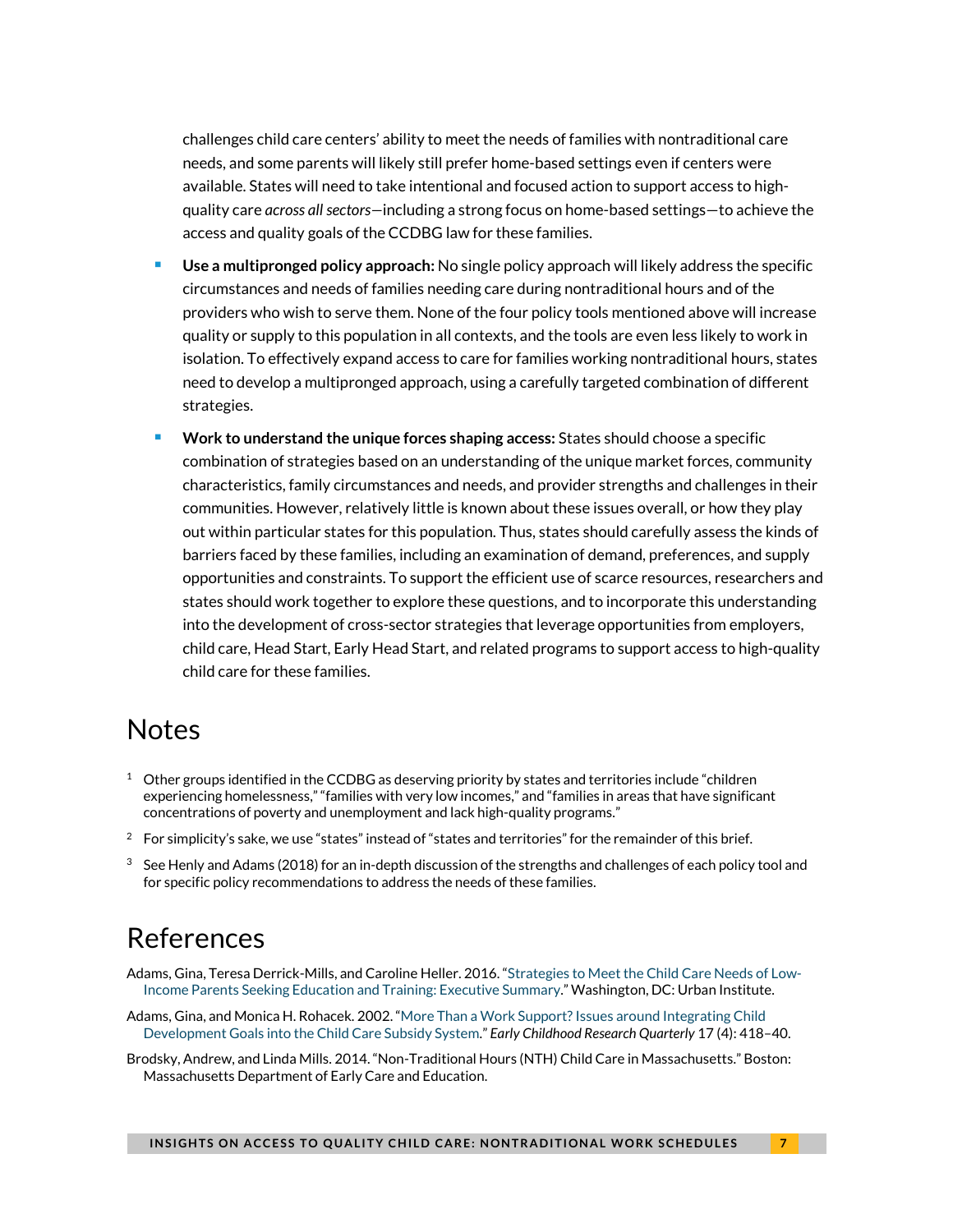- Dobbins, Dionne, Jessica Tercha, Michelle McCready, and Anita Liu. 2016. *[Child Care Deserts: Developing Solutions to](http://usa.childcareaware.org/wp-content/uploads/2016/09/Child-Care-Deserts-report-FINAL2.pdf)  [Child Care Supply and Demand](http://usa.childcareaware.org/wp-content/uploads/2016/09/Child-Care-Deserts-report-FINAL2.pdf)*. Arlington, VA: Child Care Aware of America.
- Henly, Julia R., and Gina Adams. 2018. *Increasing Access to Quality Child Care for Four Priority Populations: Challenges and Opportunities with CCDBG Reauthorization*. Washington, DC: Urban Institute.
- Illinois Action for Children. 2015. "Survey Confirms Devastating Impact of Child Care Changes on Children and Working Families." Chicago: Illinois Action for Children.
- Kochanek, Thomas T. 2003. "Examining the Feasibility, Desirability, and Cost of Providing Non-traditional Hours Child Care: Program and Policy Implications." Boston: Commonwealth of Massachusetts, Office of Child Care Services.
- Lambert, Susan, Peter J. Fugiel, and Julia R. Henly. 2014. ["Precarious Work Schedules](https://ssa.uchicago.edu/sites/default/files/uploads/lambert.fugiel.henly_.precarious_work_schedules.august2014_0.pdf) among Early-Career [Employees in the US: A National Snapshot.](https://ssa.uchicago.edu/sites/default/files/uploads/lambert.fugiel.henly_.precarious_work_schedules.august2014_0.pdf)" Chicago: University of Chicago, Employment Instability, Family Well-Being, and Social Policy Network.
- Laughlin, Lynda. 2013. ["Who's Minding the Kids? Child Care Arrangements: Spring 2011.](https://www.census.gov/prod/2013pubs/p70-135.pdf)" Washington, DC: US Census Bureau.
- Mohan, Anitha. 2017. ["Fewer Children, Fewer Providers: Trends in CCDBG Participation.](https://www.clasp.org/sites/default/files/public/resources-and-publications/publication-1/CCDBG-Provider-Factsheet-2006-2015.pdf)" Washington, DC: Center for Law and Social Policy.
- National Survey of Early Care and Education Project Team. 2015. *[Provision of Early Care and Education during Non-](https://www.acf.hhs.gov/sites/default/files/opre/factsheet_nonstandard_hours_provision_of_ece_toopre_041715_508.pdf)[Standard Hours.](https://www.acf.hhs.gov/sites/default/files/opre/factsheet_nonstandard_hours_provision_of_ece_toopre_041715_508.pdf)* Report 2015-44. Washington, DC: US Department of Health and Human Services, Administration for Children and Families, Office of Planning, Research and Evaluation.
- Sandstrom, Heather, and Sandra Huerta. 2013. "The Negative Effects of Instability on Child Development: A Research Synthesis." Low-Income Working Families Discussion Paper 3. Washington, DC: Urban Institute.

### About the Authors



**Julia R. Henly** is a professor in the School of Social Service Administration at the University of Chicago. She studies the intersection of family poverty, low-wage employment, and public policy, especially child care and family policy, using quantitative and qualitative methods.



**Gina Adams** is a senior fellow at the Urban Institute, where she also directs the Low-Income Working Families initiative and the Kids in Context initiative. She is an expert in policy issues around child care and early education, as well as a broader set of childrelated issues.